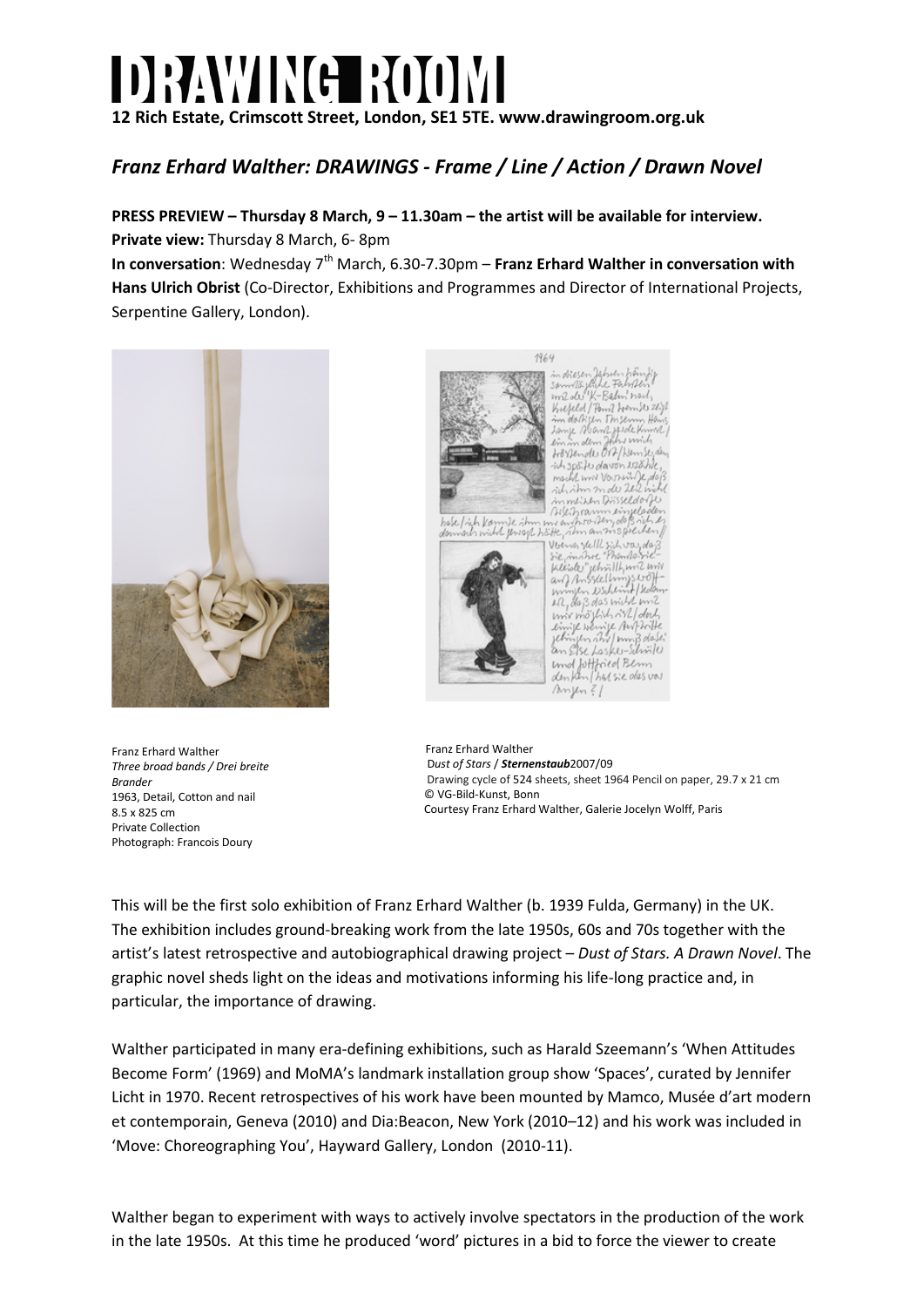their own image. In the early 60s he began to experiment with paper as the work itself rather than as a ground, displaying the work in stacks that the audience were invited to leaf through, or large books with which they could interact. This led to his best known work, a fifty-eight part sculpture action *First Work Set* (1963–69). These are canvas structures, described by the artist as 'instruments', which can be exhibited as 'storage' installations or as structures ready to be worn and interacted with during object demonstrations in the gallery space. Hundreds of *Work* drawings were produced before and after these actions and a selection will be included in the exhibition.

The most recent work in the exhibition is connected to these earlier works: *Dust of Stars. A Drawn Novel* (2007/9) is composed of 524 pages of pencil drawings and handwritten texts, a selection of which will be included. As a visual and textual record of his life and work, *Dust of Stars* traces the artist's longstanding engagement with drawing as it informs the conceptual underpinnings of his work, interweaving with the mediums of sculpture and performance.

## PUBLICATION

The exhibition is curated in collaboration with Stephanie Straine, (PhD candidate, University College London and Tate Gallery, AHRC Collaborative Doctoral Award Holder) and in dialogue with Kunstmuseen Krefeld and the Franz Erhard Walther Foundation. A bilingual catalogue of the graphic novel is available, published by Kunstmuseen Krefeld. The catalogue includes essays by Sylvia Martin, Deputy Director, Kunstmuseen Krefeld, illustrations of the graphic novel and translations. Drawing Room will produce a fold-out exhibition guide with a text by Stephanie Straine and images of selected works.

The Henry Moore Foundation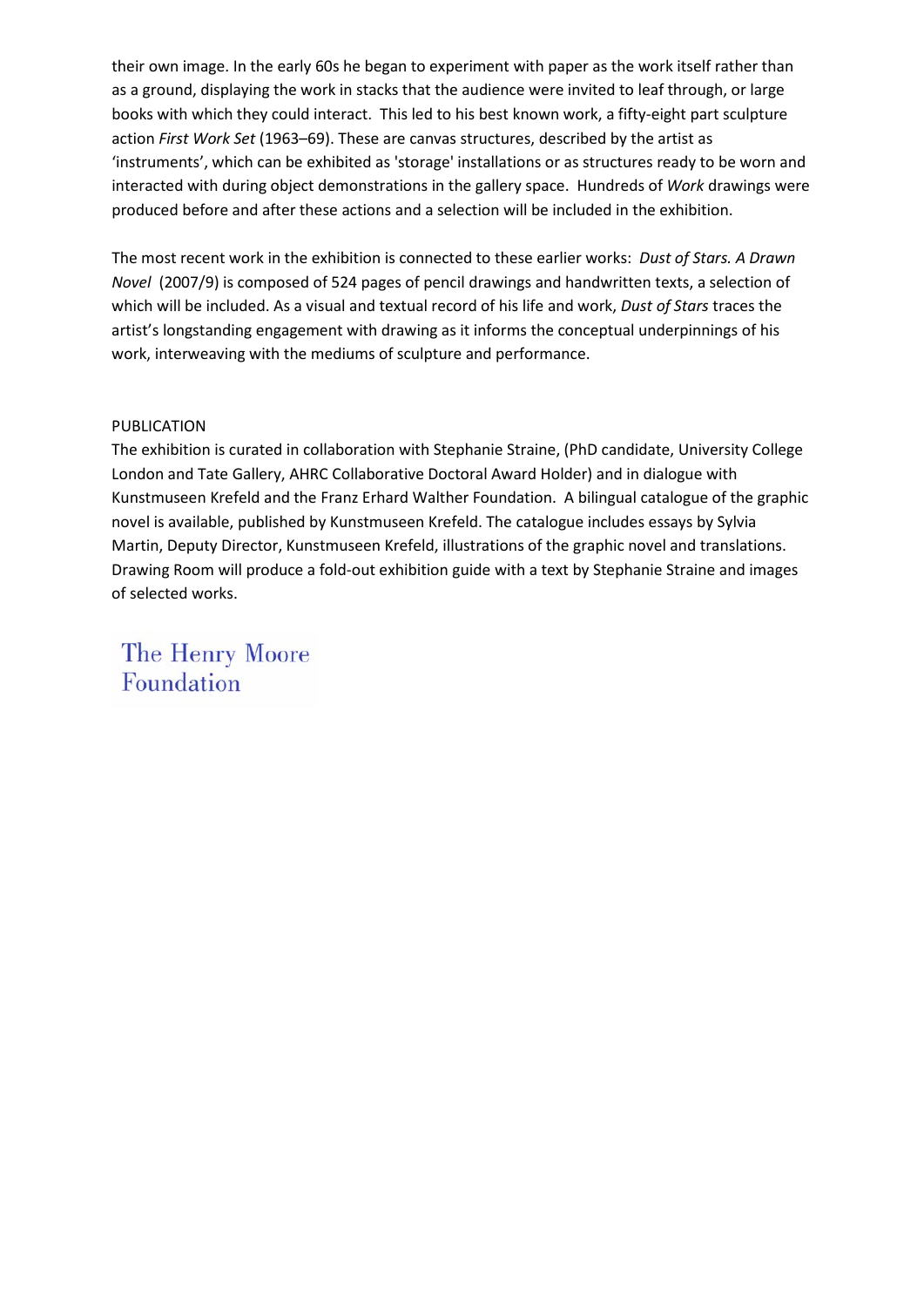## **List of works:**

1. *Word Painting (Wortbild:TEMPO)*  1958 Pencil and gouache on paper 70.4 x 102 cm unframed Private collection \*

*2. Word Drawing (Wortzeichnung Sonate Esquire)*1958 Pencil and Graphite on Paper 58.5 x 78.5cm unframed

*3.Hatched Drawings (Schraffurzeichnungen)* 1959 1).Graphite and China ink on paper, 48 x 61 2). Graphite on paper, 60.5 x 85cm 3). Graphite on paper, 41 x 52.5cm 4).Graphite and tempera on paper 59 x 79cm 5).Pencil on paper, 50 x 61cm 6).Graphite and China ink on paper, 58.5 x 74cm 7).Oil pastel, gouache and graphite on paper 48 x 61cm (unframed dimensions)

4. *Frame drawing with 'space hook'*  (*Rahmenzeichnung mit Raumhaken)*  1960 Pencil, india ink, sepia (both sides) 14.6 x 21.6 cm.

5. *# 38 First Workset (Frame (Centre) Ways) (#38 1st Werksatz (Rahmen (Zentrum) Wege)* 1967 Muslin fabric Dimensions: 200 x 150 cm (unfolded) \*\*

6. *Sixteen Air Enclosures (Sechzehn Lufteinschlüsse)*  1962 Paper, glue, air 16 pieces. Installed dimensions 179 x 544 x 4 cm

7. *Gouache Drawings (16 groups) (Deckfarbenzeichnungen)*1961 Various media 16 groups, total dimensions 65.4 x 80 cm

8.*First Workset (1st Werksatz) #6* – 1 image *#7* - 1 image *#38 –* 1 image *#45* – 2 images Digital prints scanned from orginal photographs by Timm Rautert in 1969 68 x 90 cm

9. *48 Workdrawings (48 Werkzeichnungen*) 1963-1974 Pencil, water-colour, gouache, typewriter, ink, coffee, oil and other materials on paper 29.6 x 21 cm and 28 x 21.5 cm

10. *440 Line Drawings (440 Linienzeichnungen)* 1963 Pencil on paper Each 21.3 x 14.8 cm. Stack height: 3.5 cm

286 *Marking Drawings (286 Markierungszeichnungen)*1963 Pencil on paper Each 21 x 15.1 cm. Stack height: 3.5 cm

11. *Two Fabric Frames; Sculptural (Zwei Stoffrahmen; Plastiche)* 1963 Muslin, shredded fabric Each 31.5 x 21.5 x 1.5 cm

12. *Rahmenzeichnung* 1963 Pencil on paper 3 drawings, 27 x 21.5 cm each\*

13. *Three Broad Bands (Drei breite Bänder)* 1963 Cotton and nails 8.5 x 825 cm Collection Alastair Cookson

14. *Sculptural Line, 21 metres* 1963 Hemp cord Length of 21 metres (rolled up 34 x 8 x 5 cm)

15.*Untitled (Sealed box)* 1963 glue and brown paper on cardboard 28 x 22.5 x 5.5 cm\*

16. *Dust of Stars (Sternenstaub)* 2007- 2009 Pencil and graphite on Paper 29.7 x 21 cm \*\*\*

17. *Afterdrawings* (*Nachzeichnungen)* (2 belonging to #7, *First Work Set* / 3 belonging to #45, *First Work Set*) 1971 Pencil and graphite on paper 24.5 x 20 cm (drawings on both sides)

All works Courtesy of Franz Erhard Walther Foundation except where marked \* Courtesy of the artist & Galerie Jocelyn Wolff

\*\* Courtesy Galerie Jocelyn Wolff, Paris and Peter Freeman Inc. New York

\*\*\*Franz Erhard Walther Foundation / Courtesy Galerie Jocelyn Wolff, Paris